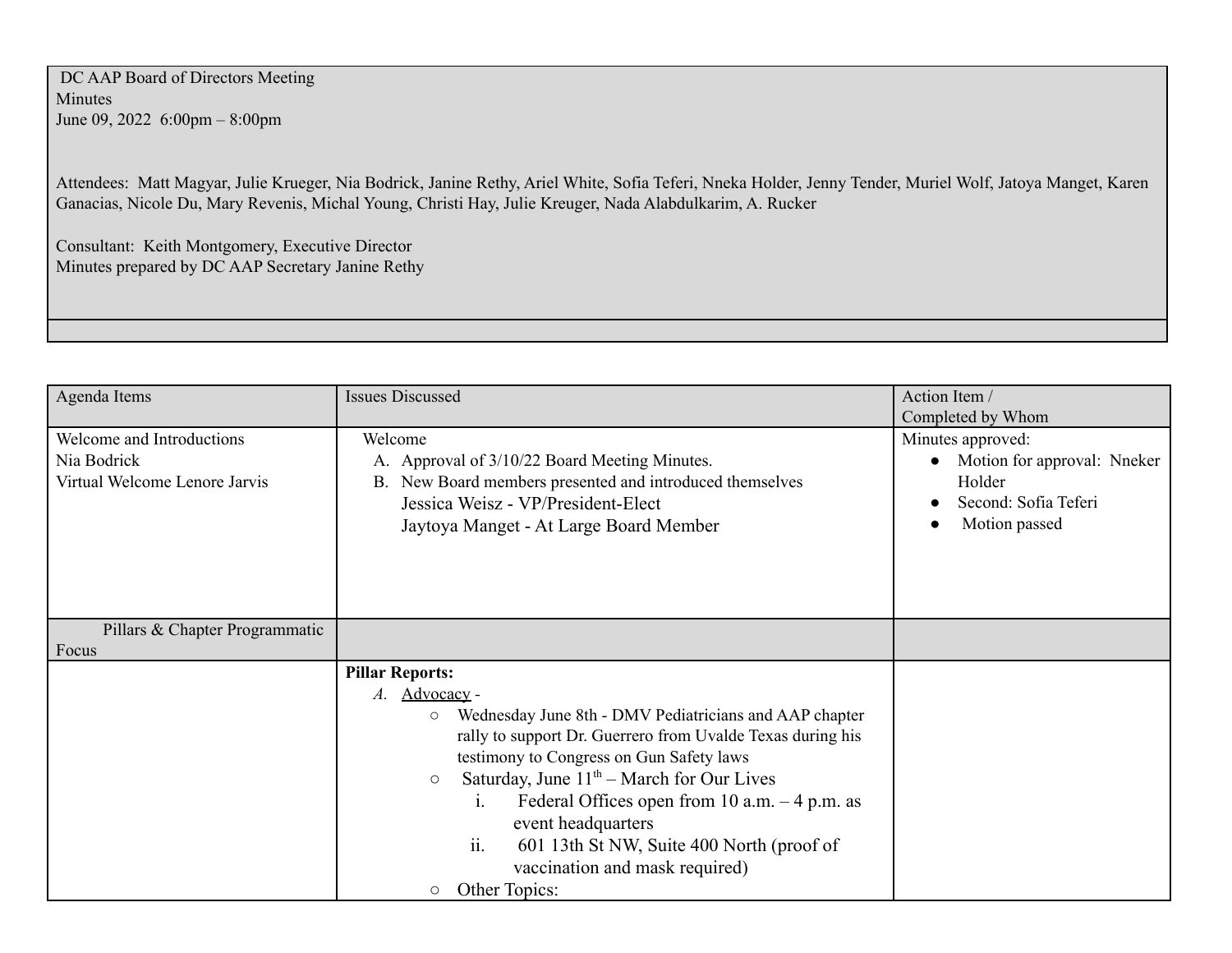|                                                       | $\mathbf{i}$ .<br>Infant Formula -<br>https://www.dcwic.org/formula-recall<br>ii.<br>Mental Health Letter to Mayor Bowser<br>Diversity, Equity and Inclusion: anti-racism letter - Sofia Teferi, MD<br>В.<br>and Nneka Holder, MD - Upcoming trainings will be shared in<br>newsletters and on aapdc.org website<br>Membership - Nada Alabdulkarim, Christi Hay, MD, reporting.<br>$C_{\cdot}$<br>Informed program directors about upcoming fees for residents. (\$15)<br>for residents) Also communicated to private practices to educate about<br>DC AAP. Switching to MailChimp. New members are receiving new<br>welcome member letters.<br>D. Financial Health: Ariel White, MD - Presented Budget report to date.<br>Overall strong financial health. Primary streams of revenue<br>membership and grants. Continue to bring in revenue streams to<br>expand to bigger projects in upcoming year<br>Chapter Programmatic Focus: Lead. Julie Kreuger, MD. Completing<br>E.<br>at the end of summer. Involved with DOEE to get out information<br>children need for lead screening. Have reached out to most practices<br>and hospital nurseries and NICUs. Continue to need contact<br>information for a few remaining groups. Ask for contacts is to hand<br>out cards. |  |
|-------------------------------------------------------|-------------------------------------------------------------------------------------------------------------------------------------------------------------------------------------------------------------------------------------------------------------------------------------------------------------------------------------------------------------------------------------------------------------------------------------------------------------------------------------------------------------------------------------------------------------------------------------------------------------------------------------------------------------------------------------------------------------------------------------------------------------------------------------------------------------------------------------------------------------------------------------------------------------------------------------------------------------------------------------------------------------------------------------------------------------------------------------------------------------------------------------------------------------------------------------------------------------------------------------------------------------------------------|--|
| <b>Committee Reports</b>                              |                                                                                                                                                                                                                                                                                                                                                                                                                                                                                                                                                                                                                                                                                                                                                                                                                                                                                                                                                                                                                                                                                                                                                                                                                                                                               |  |
| Overview of committees,                               | <b>Committee Reports</b>                                                                                                                                                                                                                                                                                                                                                                                                                                                                                                                                                                                                                                                                                                                                                                                                                                                                                                                                                                                                                                                                                                                                                                                                                                                      |  |
| responsibilities and reporting: Nia<br><b>Bodrick</b> | Discussion on process for Committee reports.                                                                                                                                                                                                                                                                                                                                                                                                                                                                                                                                                                                                                                                                                                                                                                                                                                                                                                                                                                                                                                                                                                                                                                                                                                  |  |
|                                                       |                                                                                                                                                                                                                                                                                                                                                                                                                                                                                                                                                                                                                                                                                                                                                                                                                                                                                                                                                                                                                                                                                                                                                                                                                                                                               |  |
|                                                       | A. Membership: see pillar report                                                                                                                                                                                                                                                                                                                                                                                                                                                                                                                                                                                                                                                                                                                                                                                                                                                                                                                                                                                                                                                                                                                                                                                                                                              |  |
|                                                       | B. Breastfeeding - Michal Young, MD and, Jenny Tender, MD reporting                                                                                                                                                                                                                                                                                                                                                                                                                                                                                                                                                                                                                                                                                                                                                                                                                                                                                                                                                                                                                                                                                                                                                                                                           |  |
|                                                       | World Breastfeeding Month Activities August, 2022<br>$\circ$                                                                                                                                                                                                                                                                                                                                                                                                                                                                                                                                                                                                                                                                                                                                                                                                                                                                                                                                                                                                                                                                                                                                                                                                                  |  |
|                                                       | Making Milk Moves. A virtual run/walk/bike event<br>1.                                                                                                                                                                                                                                                                                                                                                                                                                                                                                                                                                                                                                                                                                                                                                                                                                                                                                                                                                                                                                                                                                                                                                                                                                        |  |
|                                                       | August 25 <sup>th</sup> to 31 <sup>st</sup> in honor of Black Breastfeeding<br>Week.                                                                                                                                                                                                                                                                                                                                                                                                                                                                                                                                                                                                                                                                                                                                                                                                                                                                                                                                                                                                                                                                                                                                                                                          |  |
|                                                       | ii.<br>Global Big Latch-On                                                                                                                                                                                                                                                                                                                                                                                                                                                                                                                                                                                                                                                                                                                                                                                                                                                                                                                                                                                                                                                                                                                                                                                                                                                    |  |
|                                                       | Completed UPO staff breastfeeding training on 6/7/2022<br>$\circ$                                                                                                                                                                                                                                                                                                                                                                                                                                                                                                                                                                                                                                                                                                                                                                                                                                                                                                                                                                                                                                                                                                                                                                                                             |  |
|                                                       | Open spaces for Lactation Certification Preparatory Course in<br>$\circ$                                                                                                                                                                                                                                                                                                                                                                                                                                                                                                                                                                                                                                                                                                                                                                                                                                                                                                                                                                                                                                                                                                                                                                                                      |  |
|                                                       | August. Please look at www.dcbfc.org for more information                                                                                                                                                                                                                                                                                                                                                                                                                                                                                                                                                                                                                                                                                                                                                                                                                                                                                                                                                                                                                                                                                                                                                                                                                     |  |
|                                                       | Carol A. Ryan Scholarship application due August 28,2022.<br>$\circ$                                                                                                                                                                                                                                                                                                                                                                                                                                                                                                                                                                                                                                                                                                                                                                                                                                                                                                                                                                                                                                                                                                                                                                                                          |  |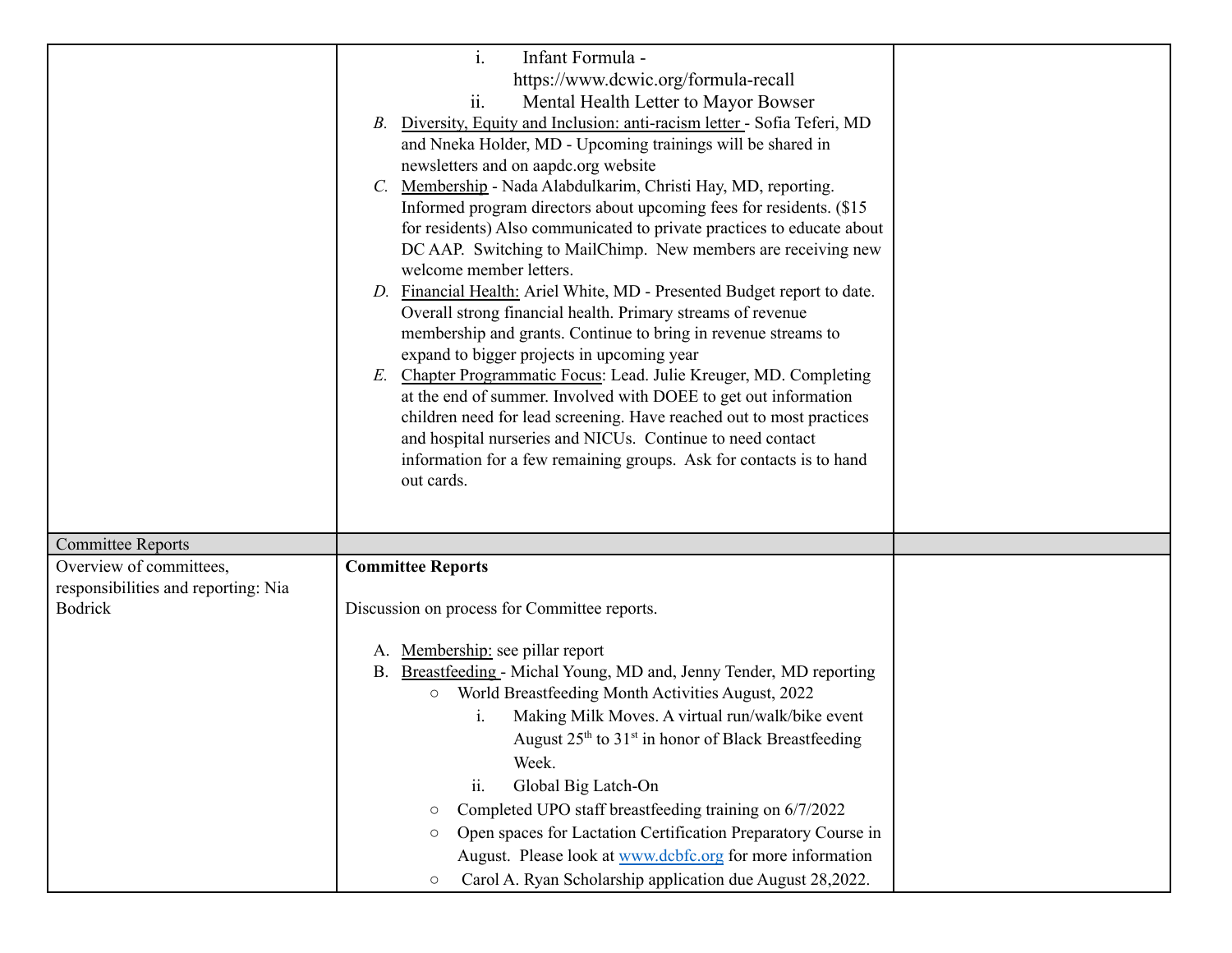| $\circ$ | The Breastfeeding Curriculum for high school students is                                  |  |
|---------|-------------------------------------------------------------------------------------------|--|
|         | 99% completed.                                                                            |  |
| $\circ$ | Collaborated with the Office of Human Rights and the Office                               |  |
|         | of Employment Services to create a 1-page summary about                                   |  |
|         | pregnancy and breastfeeding rights in the workplace and paid                              |  |
|         | parental leave.                                                                           |  |
| $\circ$ | Spoke at an ASTHO webinar 6/1/2022 about Medicaid                                         |  |
|         | coverage of IBCLCs in DC                                                                  |  |
| $\circ$ | Developing information on breastfeeding support during the                                |  |
|         | formula shortage, resources for providers and families                                    |  |
|         | School Health - Jaytoya Manget, DNP and Aisha Quarles, MD: no                             |  |
| report  |                                                                                           |  |
|         | D. Adolescent Health: no report                                                           |  |
| E.      | Fetus and Newborn - Mary Revenis:                                                         |  |
| $\circ$ | Promoting infant lead screening: DC Nurseries and NICUs<br>have been invited to champion. |  |
|         |                                                                                           |  |
| $\circ$ | Early Intervention: Met with DC Strong Start to review the                                |  |
|         | referral process for early intervention services.                                         |  |
| $\circ$ | Perinatal Hepatitis B: We continue to follow the ongoing DC                               |  |
|         |                                                                                           |  |
| $\circ$ | Health survey results about parent reasons for immunization                               |  |
|         | refusal at birth hospitals.                                                               |  |
|         | Perinatal Hepatitis C: We recognize that the CDC                                          |  |
| $\circ$ | recommends maternal screening with each pregnancy in our                                  |  |
|         | region. Exploring possibility of having hepatitis C testing                               |  |
|         | added to prenatal lab testing panels.                                                     |  |
|         |                                                                                           |  |
| O       | Infant Mortality: Continuing participation of the DC Infant                               |  |
|         | Mortality Review committee.                                                               |  |
|         |                                                                                           |  |
| $\circ$ | Maternal Toxicology Screening: Continuing participation on                                |  |
|         | the Universal Maternal Toxicology Task Force, debating the                                |  |
|         | benefits and risks of universal maternal toxicology screening                             |  |
| O       | Breastfeeding: We continue collaboration with the DC                                      |  |
|         | Breastfeeding Coalition on development of curriculum for DC                               |  |
|         |                                                                                           |  |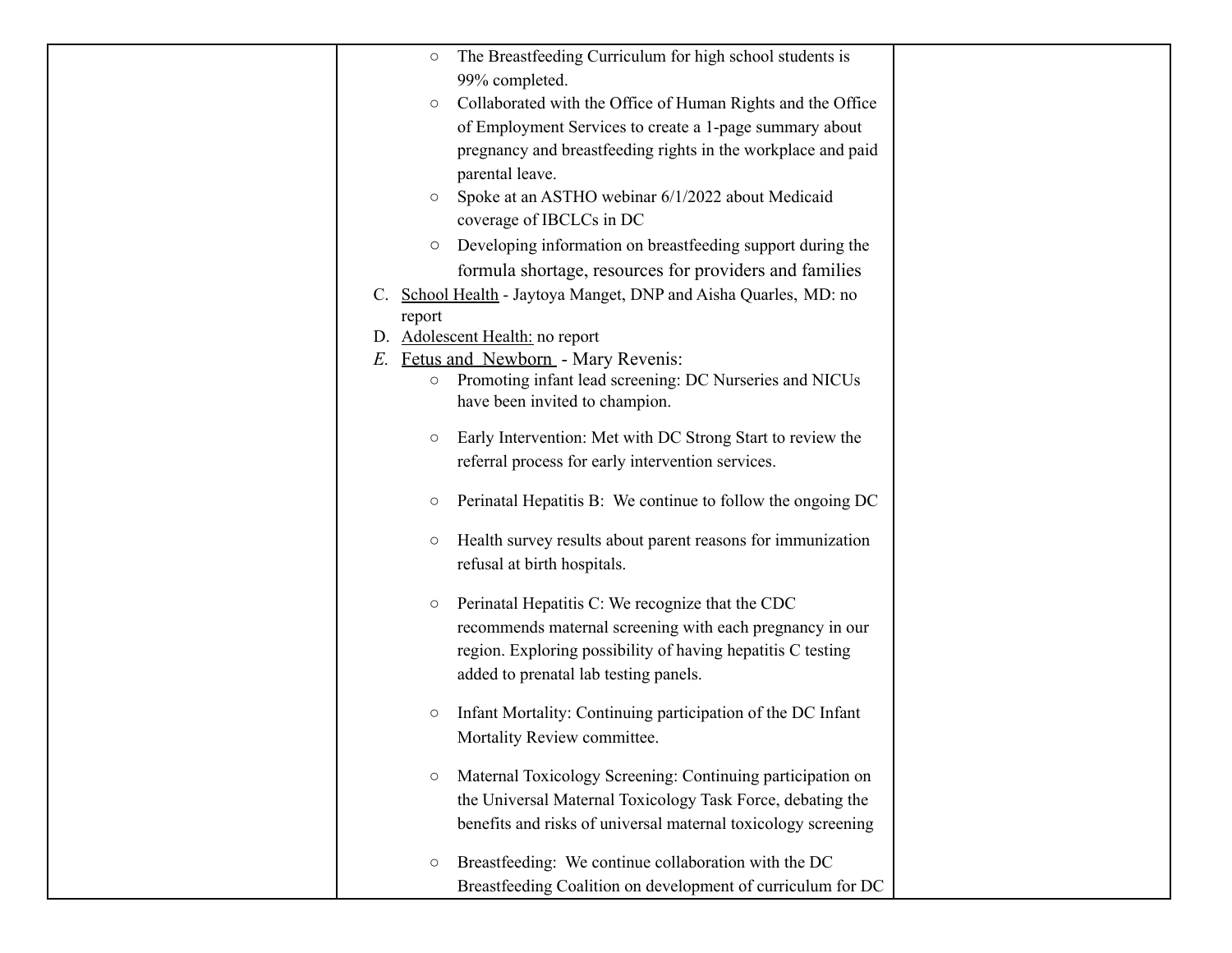|                      | schools regarding the nutritional benefits of human milk. The                                                                                                                                                                                                                                                                                                                                                                                                                                                                                                                                                         |  |
|----------------------|-----------------------------------------------------------------------------------------------------------------------------------------------------------------------------------------------------------------------------------------------------------------------------------------------------------------------------------------------------------------------------------------------------------------------------------------------------------------------------------------------------------------------------------------------------------------------------------------------------------------------|--|
|                      | next meeting will be September 20, 2022, at 5 PM - Virtual                                                                                                                                                                                                                                                                                                                                                                                                                                                                                                                                                            |  |
|                      | Senior: Muriel Wolf: Looking for opportunities to partner with other<br>F.                                                                                                                                                                                                                                                                                                                                                                                                                                                                                                                                            |  |
|                      | committees, including Advocacy. Willing to reach out to hospital                                                                                                                                                                                                                                                                                                                                                                                                                                                                                                                                                      |  |
|                      | groups and practices about lead initiative.                                                                                                                                                                                                                                                                                                                                                                                                                                                                                                                                                                           |  |
|                      | G. CATCH: Dr. Janine Rethy, Dr. Stacey Stokes, DC AAP Chapter                                                                                                                                                                                                                                                                                                                                                                                                                                                                                                                                                         |  |
|                      | CATCH co-facilitators.                                                                                                                                                                                                                                                                                                                                                                                                                                                                                                                                                                                                |  |
|                      | CATCH Award 2022-2023, Resident Award (32 in the country)                                                                                                                                                                                                                                                                                                                                                                                                                                                                                                                                                             |  |
|                      | Dr. Olufunke Martin                                                                                                                                                                                                                                                                                                                                                                                                                                                                                                                                                                                                   |  |
|                      | Improving Awareness of Sickle Cell Disease Curative Therapies                                                                                                                                                                                                                                                                                                                                                                                                                                                                                                                                                         |  |
|                      | Problem: Hematopoietic stem cell transplant (HSCT) is a well-established cure for SCD with<br>favorable outcomes (>90% cure rates) when                                                                                                                                                                                                                                                                                                                                                                                                                                                                               |  |
|                      | using a Human Leukocyte (HLA) identical sibling donor. Over the last decade, the use of HSCT in<br>sickle cell disease has significantly increased as we have seen indications for HSCT expand and<br>the evolution of alternative graft sources and less intensive conditioning regimens. However, these<br>advancements have led to healthcare-related disparities in those with knowledge of and access to<br>these curative therapies resulting in clinical, ethical, and policy implications. The DMV Sickle Cell<br>Disease Consortium estimates ~3,400 children and young adults with SCD within the DMV area. |  |
|                      | <b>Community Partner:</b> Maryland Sickle Cell Disease Association (MSCDA), work<br>together to identify key stakeholders for information dissemination with particular<br>attention to those from socioeconomically disadvantaged neighborhoods.                                                                                                                                                                                                                                                                                                                                                                     |  |
|                      | Project goal: To identify barriers and knowledge gaps of curative therapies to inform<br>the creation of an educational initiative to ultimately improve community education<br>and access to HSCT as a curative option for patients with SCD in disadvantaged<br>neighborhoods.                                                                                                                                                                                                                                                                                                                                      |  |
|                      | <b>Proposed intervention:</b>                                                                                                                                                                                                                                                                                                                                                                                                                                                                                                                                                                                         |  |
|                      | Focus Groups to identify barriers to curative therapy, provide input into<br>1.                                                                                                                                                                                                                                                                                                                                                                                                                                                                                                                                       |  |
|                      | creation of educational materials and evaluate impact of materials on                                                                                                                                                                                                                                                                                                                                                                                                                                                                                                                                                 |  |
|                      | knowledge and attitudes<br>2.<br>Creation of SCD curative therapy educational materials and a curative                                                                                                                                                                                                                                                                                                                                                                                                                                                                                                                |  |
|                      | therapy campaign: print and videos                                                                                                                                                                                                                                                                                                                                                                                                                                                                                                                                                                                    |  |
| <b>Grant Reports</b> |                                                                                                                                                                                                                                                                                                                                                                                                                                                                                                                                                                                                                       |  |
| Keith Montgomery     | Immunization: Immunization Partnership Grant - Jaytoya Manget,<br><b>DNP</b>                                                                                                                                                                                                                                                                                                                                                                                                                                                                                                                                          |  |
|                      | IRB approval secured on COVID-19 vaccination<br>О                                                                                                                                                                                                                                                                                                                                                                                                                                                                                                                                                                     |  |
|                      | questionnaire                                                                                                                                                                                                                                                                                                                                                                                                                                                                                                                                                                                                         |  |
|                      | Need to recruit up to 25 parents/caregivers from 5<br>$\circ$                                                                                                                                                                                                                                                                                                                                                                                                                                                                                                                                                         |  |
|                      | community/family support organizations in Wards 7 & 8                                                                                                                                                                                                                                                                                                                                                                                                                                                                                                                                                                 |  |
|                      | Curate informational sessions with parents/caregivers of<br>$\circ$                                                                                                                                                                                                                                                                                                                                                                                                                                                                                                                                                   |  |
|                      | children and adolescents                                                                                                                                                                                                                                                                                                                                                                                                                                                                                                                                                                                              |  |
|                      | Update and maintain the School Health Toolkit<br>$\circ$                                                                                                                                                                                                                                                                                                                                                                                                                                                                                                                                                              |  |
|                      | Explore/implement targeted social media and website                                                                                                                                                                                                                                                                                                                                                                                                                                                                                                                                                                   |  |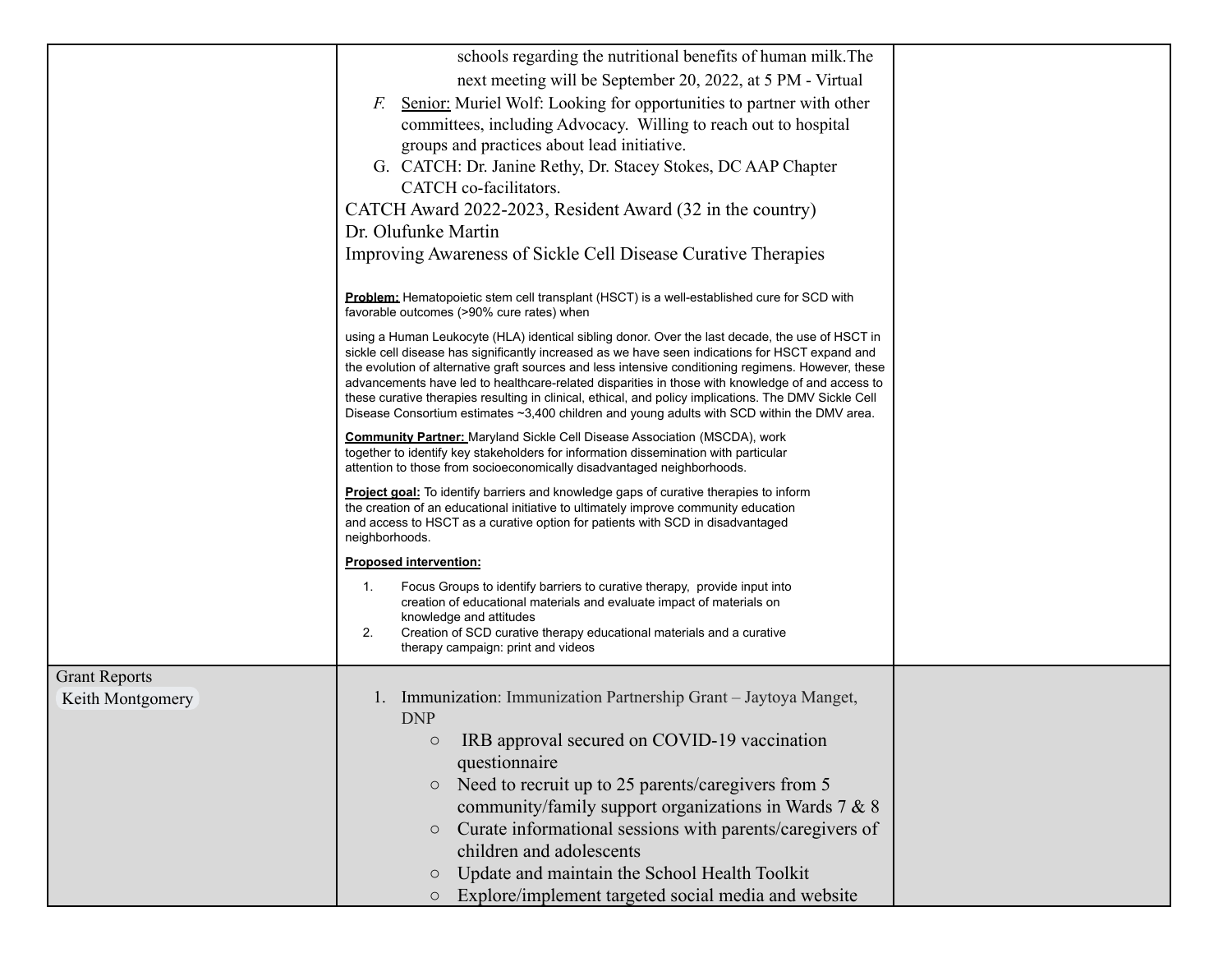| content to support families, create digital/printable<br>infographics to promote vaccines and address specific<br>hesitancies<br>Explore opportunities to host public town halls with<br>$\bigcirc$<br>Amerihealth Caritas to host virtual or in-person events<br>2. Food Insecurity: Karen Ganacia, MD, Janine Rethy, MD, MPH<br>Survey of Pediatric Providers<br>Focus Group of DC WIC Participants: Jan- March 6 focus<br>groups: Themes: Virtual application is well received;<br>Education on WIC primarily through family, friends and<br>community members, Difficulties with WIC checks, Desire to<br>be heard, Need for segmented audiences<br>BabyScripts - WIC nutrition tile, links to DC WIC website,<br>EBT video, EMR referrals in progress<br>DC AAP Spring Symposium May 3:<br>Spring Symposium:<br>Educate on food insecurity in the District, screening<br>tools and available food access resources and how to<br>refer<br>Organizations Joining:<br>CNMC, Medstar Georgetown University Hospital<br>DC WIC/SNAP/Capital Area Food Bank/No Kid<br>Hungry/Share of Strength/Food and Friends/DC<br>Central Kitchen/Martha's Table/Mahmee/Babyscripts<br>Panel discussion and networking<br>6 MOC completions/7 CME completions |  |
|---------------------------------------------------------------------------------------------------------------------------------------------------------------------------------------------------------------------------------------------------------------------------------------------------------------------------------------------------------------------------------------------------------------------------------------------------------------------------------------------------------------------------------------------------------------------------------------------------------------------------------------------------------------------------------------------------------------------------------------------------------------------------------------------------------------------------------------------------------------------------------------------------------------------------------------------------------------------------------------------------------------------------------------------------------------------------------------------------------------------------------------------------------------------------------------------------------------------------------------------------|--|
| 3. Project Firstline:<br>Project Firstline aims to educate all US health care workers with the<br>foundational understanding of infection prevention and control (IPC)<br>to protect the nation from infectious disease threats, such as<br>COVID-19. The AAP is one of several partners in this initiative.                                                                                                                                                                                                                                                                                                                                                                                                                                                                                                                                                                                                                                                                                                                                                                                                                                                                                                                                      |  |
| As a Project Firstline partner, the AAP serves as a virtual training<br>center on infection prevention and control. The goal of the center is to<br>expand and strengthen the capacity, collaboration, and coordination of<br>pediatric health care providers during the ongoing response to<br>COVID-19, and to improve the health of all children and their                                                                                                                                                                                                                                                                                                                                                                                                                                                                                                                                                                                                                                                                                                                                                                                                                                                                                     |  |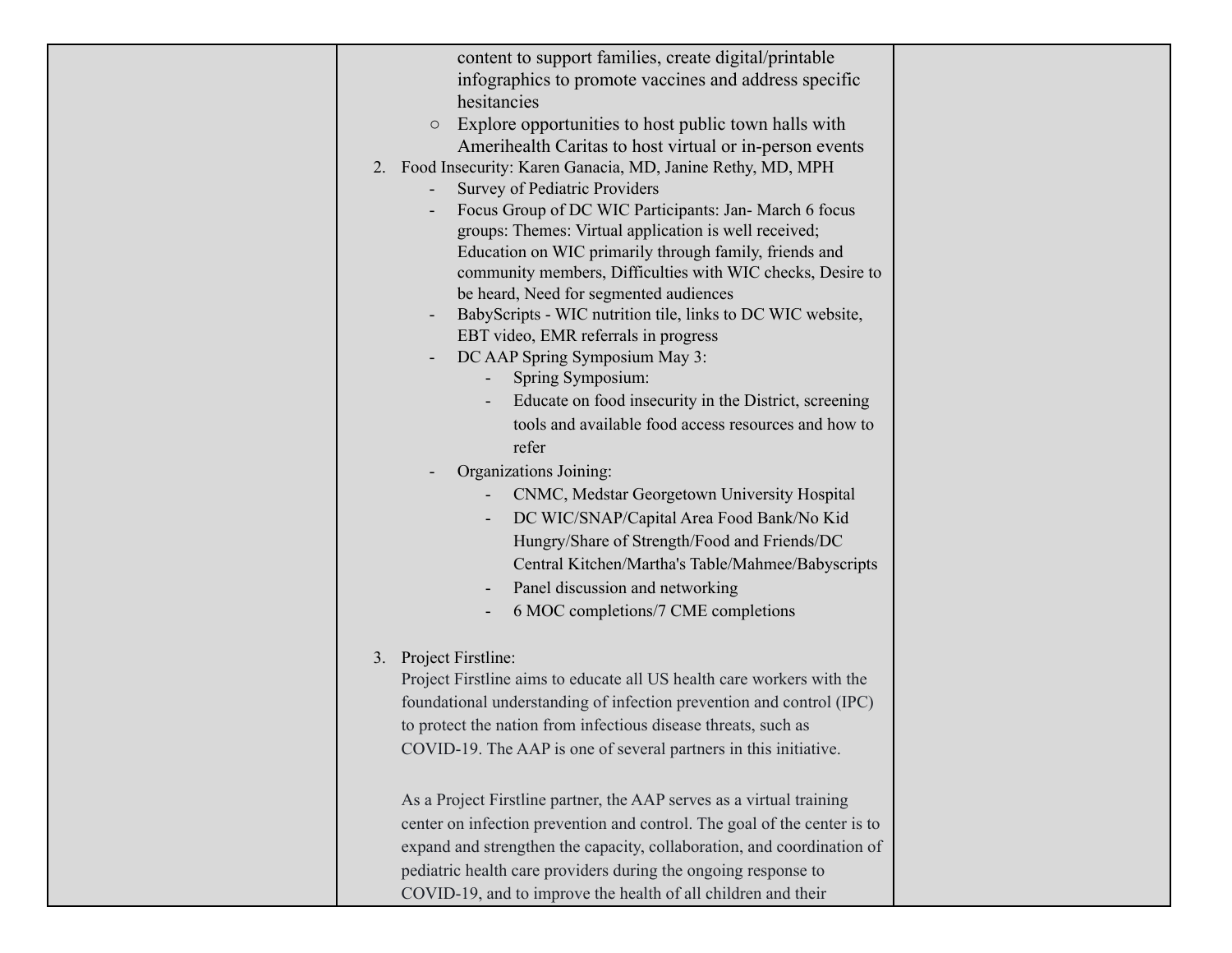|                                 | families.                                                                                                                                                                                                                                                                                                                                                                                                                                                                                                                                                                                                  |  |
|---------------------------------|------------------------------------------------------------------------------------------------------------------------------------------------------------------------------------------------------------------------------------------------------------------------------------------------------------------------------------------------------------------------------------------------------------------------------------------------------------------------------------------------------------------------------------------------------------------------------------------------------------|--|
|                                 | Training video was viewed in full during the Board meeting                                                                                                                                                                                                                                                                                                                                                                                                                                                                                                                                                 |  |
|                                 | https://drive.google.com/file/d/1KwfTIUDN50ptNX7Xws-2s4wkZ9i7<br>Odps/view?usp=sharing                                                                                                                                                                                                                                                                                                                                                                                                                                                                                                                     |  |
|                                 | Facebook - @DCAAPChapter, Twitter - @DC AAP                                                                                                                                                                                                                                                                                                                                                                                                                                                                                                                                                                |  |
|                                 | Christi Hay is willing to help support editorial content/review.                                                                                                                                                                                                                                                                                                                                                                                                                                                                                                                                           |  |
|                                 | 4. Domestic Violence: Keith Montgomery reporting for Lenore Jarvis<br>Supporting Children Experiencing Domestic Violence through Partnerships<br>with Community-based Service Agencies. MArci Fornari and Allison Jackson<br>are stepping up while Lenore is on maternity leave. Request for assistance<br>with planning the fall symposium.<br><b>Complete and Planned Tasks:</b><br>Regional Academy $-5/5$ & $5/6$<br>Community Advocates $-6/14$<br>Goldberg Physicians $-7/27$<br>DC AAP Lunchtime Chat $-9/13$<br>DC AAP website resources – in development<br>Fall Symposium $-10/20/22$ (proposed) |  |
|                                 |                                                                                                                                                                                                                                                                                                                                                                                                                                                                                                                                                                                                            |  |
| New Business &<br>Announcements |                                                                                                                                                                                                                                                                                                                                                                                                                                                                                                                                                                                                            |  |
| Announcements<br>Nia Bodrick    | New Business & Announcements<br>March for Our Lives this Saturday<br>Federal Offices open – 10 a.m.-4 p.m., March is 12-2 p.m. $\omega$<br>$\bullet$<br>Washington Monument 601 13th St NW, Suite 400 North (proof of<br>vaccination and mask required)<br>Summer Break – no Board Meetings until September, new leadership will on<br>board in August<br>September 8, 2022<br>November 10, 2022<br>January 12, 2023<br>March 9, 2023<br>June 8, 2023                                                                                                                                                      |  |